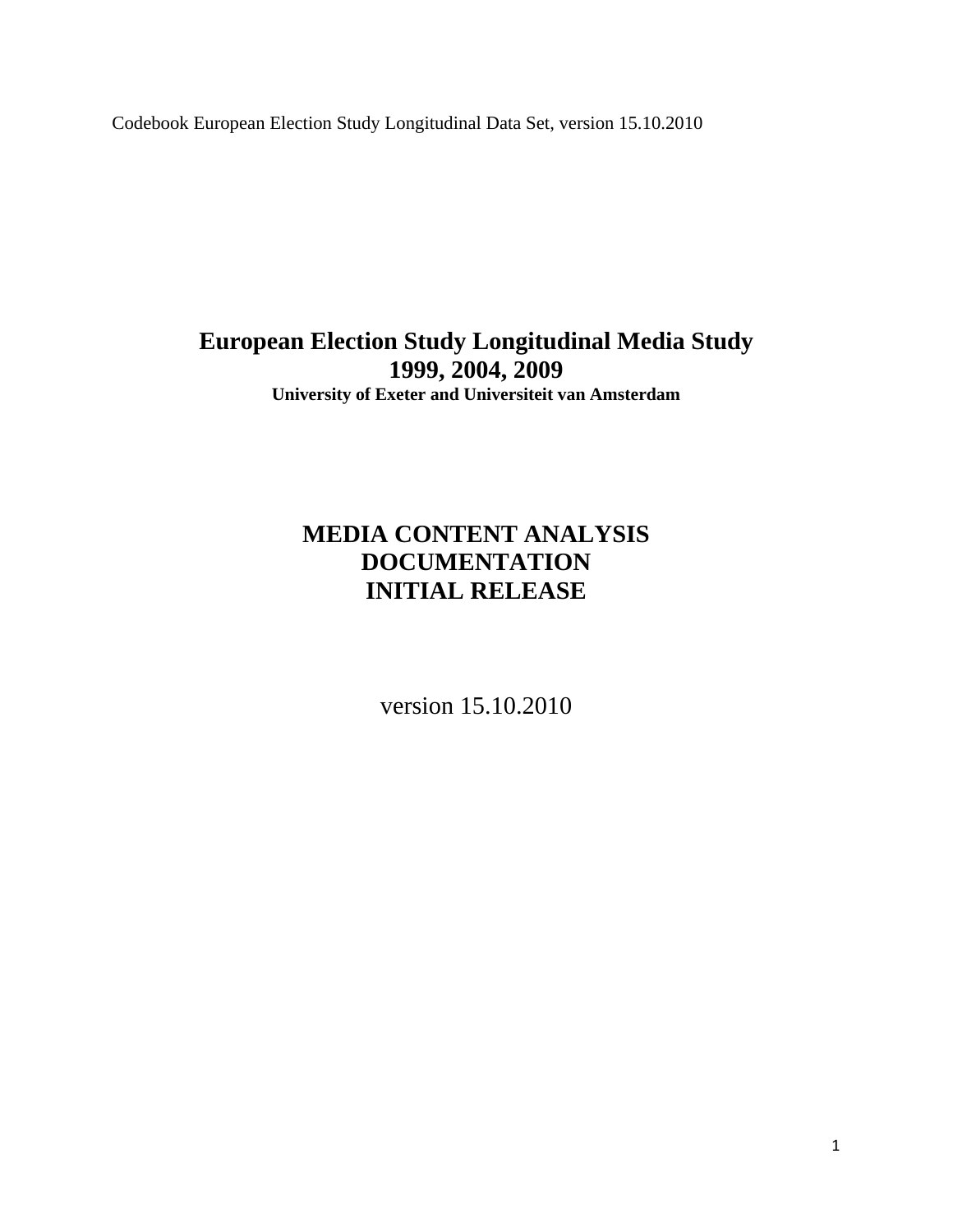# **GENERAL INFORMATION**

The purpose of the longitudinal data set is to:

- · Build a unified data set based on the content analysis of the news in the campaign for the 1999, 2004, and 2009 European elections in all the member states of the EU.
- · Ensure that the data can be linked to the other data collected in the European Election Study across all three elections.

## *Sample:*

The content analysis was carried out on a sample of national news media coverage in 15 EU member states in 1999, in 24 EU member states in 2004, and in all 27 EU member states in 2009. In all waves, we focus on national television and newspapers because these media are consistently listed as the most important sources of information about the EU for citizens in Europe (*Eurobarometer* 54–62).

In all three waves, we included the main national evening news broadcasts of the most widely watched public and commercial television stations by country. We also include one or two 'quality' (i.e. broadsheet) and one tabloid newspaper from each country. For countries without relevant tabloid newspaper the most sensationalist-oriented other daily newspaper was included. In 1999, the data set includes only one national broadsheet newspaper and thus is missing a sensationalist-oriented newspaper. In some countries, the exact outlets coded vary to a certain extent from year to year. The exact outlets in each year are given in the appendix.

## *Period of study:*

In each wave, the content analysis was conducted for news items published or broadcast in the 2 or 3 weeks prior to the election. In 1999, the sample includes TV broadcasts for the 2 weeks prior and a newspaper for the 3 weeks prior. In 2004 and 2009, both TV and newspapers were captured and analyzed for the 3 weeks prior to the election.

## *Data collection:*

All relevant news outlets were collected either digitally (TV and newspapers) or as hardcopies (newspapers). With regard to story selection, for television, all news items have been coded in each wave. In 1999, for newspapers, all news items on the title page were coded. In 2004, all newspaper news stories on the front page, a randomly selected second page and all stories containing information about the **European Union** were coded in the following sections in print media: Political/News section, Editorial (including Opinion/Comment) and Business Section [Sport, Culture, Fashion or Entertainment sections were not coded]. In 2009, all newspaper news items on the title page and on one randomly selected page as well as all stories pertaining particularly to the EU and/or the EU election on any other page of the newspaper have been coded (within the Political/News, Editorial/Opinion/Comment, and Business/Economy sections). For comparative analysis across all three elections, we recommend selecting only the front page of the newspaper [see variable NP\_page].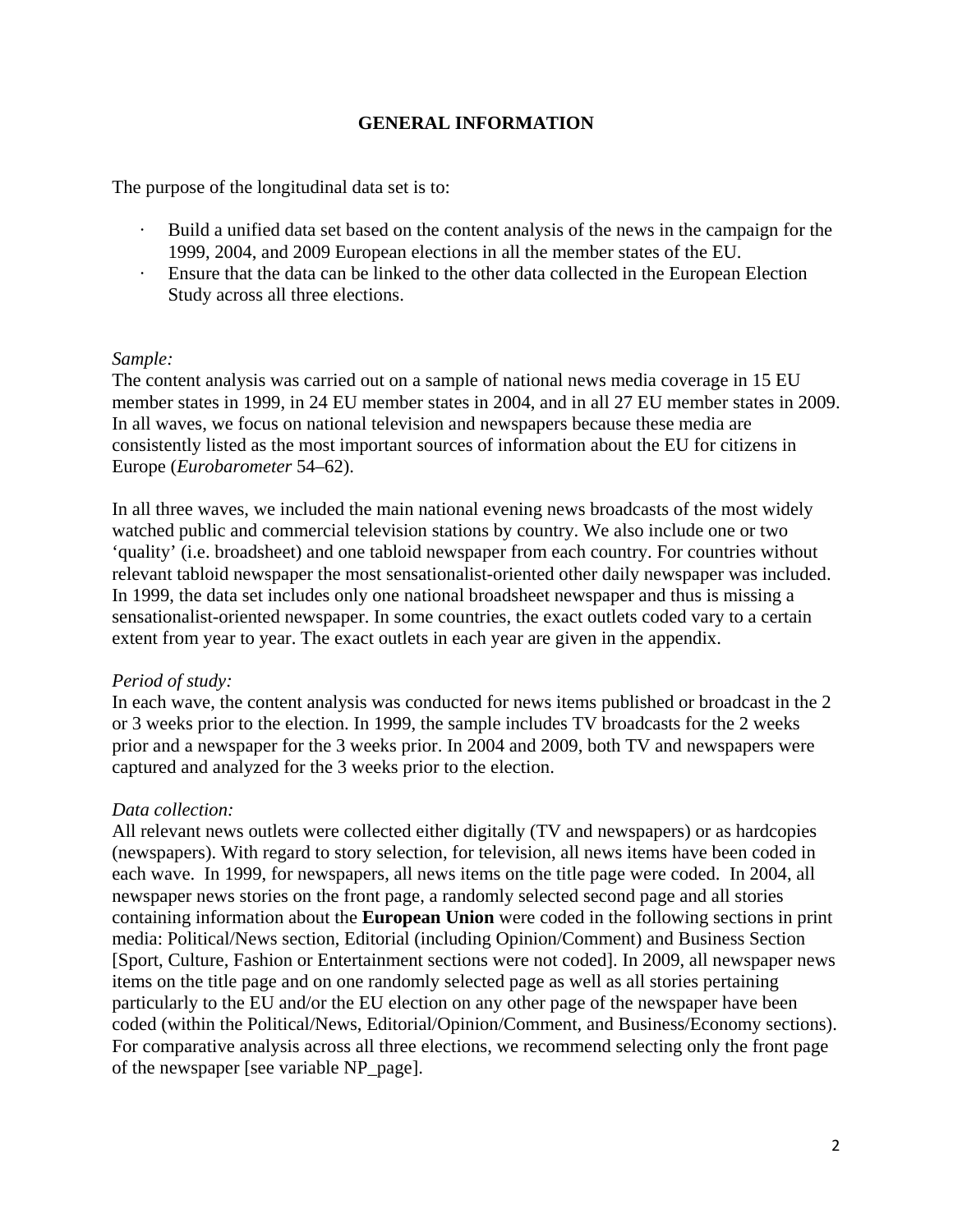#### *Unit of Analysis:*

In all cases the story is the unit of analysis. In total, there are 9,835 news stories from 1999, 45,651 from 2004, and 48,983 from 2009 in the longitudinal data set. In all three years, the units can be identified by medium (television news broadcast or print).

#### *Sources of Funding:*

The 1999 study was funded by a grant to Holli Semetko, Klaus Schoenbach and Cees van der Eijk by the Dutch Science Foundation (NWO). The 2004 study was funded by research grants from the Dutch National Science Foundation (NWO), the Halle Foundation, the EU CIVICACTIVE Research Program (FP6), Emory University and the Amsterdam School of Communications Research / University of Amsterdam to the principal investigators – Susan Banducci, Claes H. de Vreese and Holli A. Semetko. The 2009 study was funded through the FP7 project PIREDEU [\(www.piredeu.eu\)](http://www.piredeu.eu/). Maarja Luhiste, who compiled the data, is funded by the FP7 training network ELECDEM (www.elecdem.eu).

#### *Acknowledgements:*

There is a long list of coders, researchers, post-doc and others without whom the collection of these data would not have been possible: Jochen Peter, Edmund Lauf in particular for 1999. In 2004 the data were collected and coded by Medien Tenor. We also have a long list of people to thank for 2009 and these have been included in the 2009 documentation referenced below.

## *For further details on the individual studies, see the following publications:*

## **1999**

- de Vreese, C. H. (2001). Europe in the News: A cross-national comparative study of the news coverage of key EU events. European Union Politics, 2, 283-307.
- Peter, J., & de Vreese, C. H. (2003). Another look at the public agenda: A cross-national comparative investigation of nominal and thematic public agenda diversity. International Journal of Public Opinion Research, 15 (1), 44-64.
- de Vreese, C. H. (2003). Television reporting of second-order elections. Journalism Studies, 4 (2), 183-198
- Peter, J., Semetko, H. A., & de Vreese, C. H. (2003). Politics on television in Europe: How European is it. EU Politics, 4 (3)

## **2004**

- de Vreese, C. H., Banducci, S., Semetko, H. A. & Boomgaarden, H. A. (2006). The news coverage of the 2004 European Parliamentary election campaign in 25 countries. European Union Politics, 7 (4), 477-504.
- de Vreese, Claes, Susan Banducci, Holli Semetko and Hajo Boomgarden. 2005. "'Offline':European Parliamentary Elections on Television News in the Enlarged Europe" Information Polity 10(3/4): 177-188.
- de Vreese, C. H., Boomgaarden, H.G, Banducci, S., & Semetko, H. A. (2009). A European publicspace? The media and the legitimacy of the European parliamentary elections (22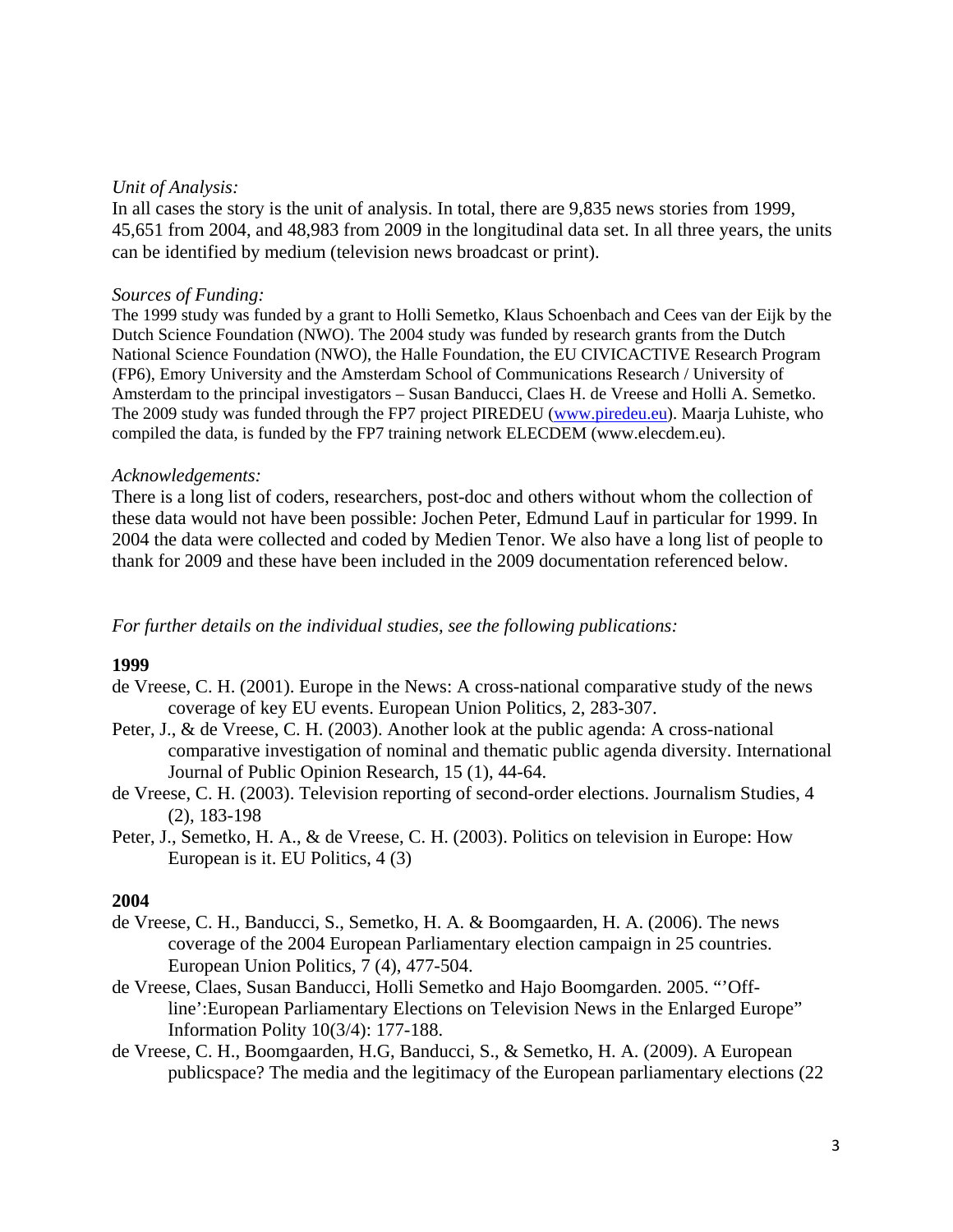p). In J. Thomassen (Ed) The legitimacy of the European Union after enlargement. Oxford University Press.

# **2009**

- Andreas R.T. Schuck, Xezonakis, Georgios , Elenbaas, Matthijs , Banducci, Susan & de Vreese, Claes H.. 2010. Party contestation and Europe on the news agenda: The 2009 European Parliamentary Elections. Working paper (available upon request from authors).
- Schuck, Andreas; Xezonakis, Georgios; Banducci, Susan; and de Vreese, Claes H. (2010), EES (2009) Media Study Data Advance Release Documentation, 31/03/2010. (www.piredeu.eu)

# **CITING THE DATA SET**

The data are available for public use and we ask that the following reference be made when the data are used:

Banducci, Susan, de Vreese, Claes, Semetko, Holli; Boomgarden, Hajo, Luhiste, Maarja,. (2010), *EES Longitudinal Media Study Data Advance Release Documentation*, 15/10/2010. (www.piredeu.eu)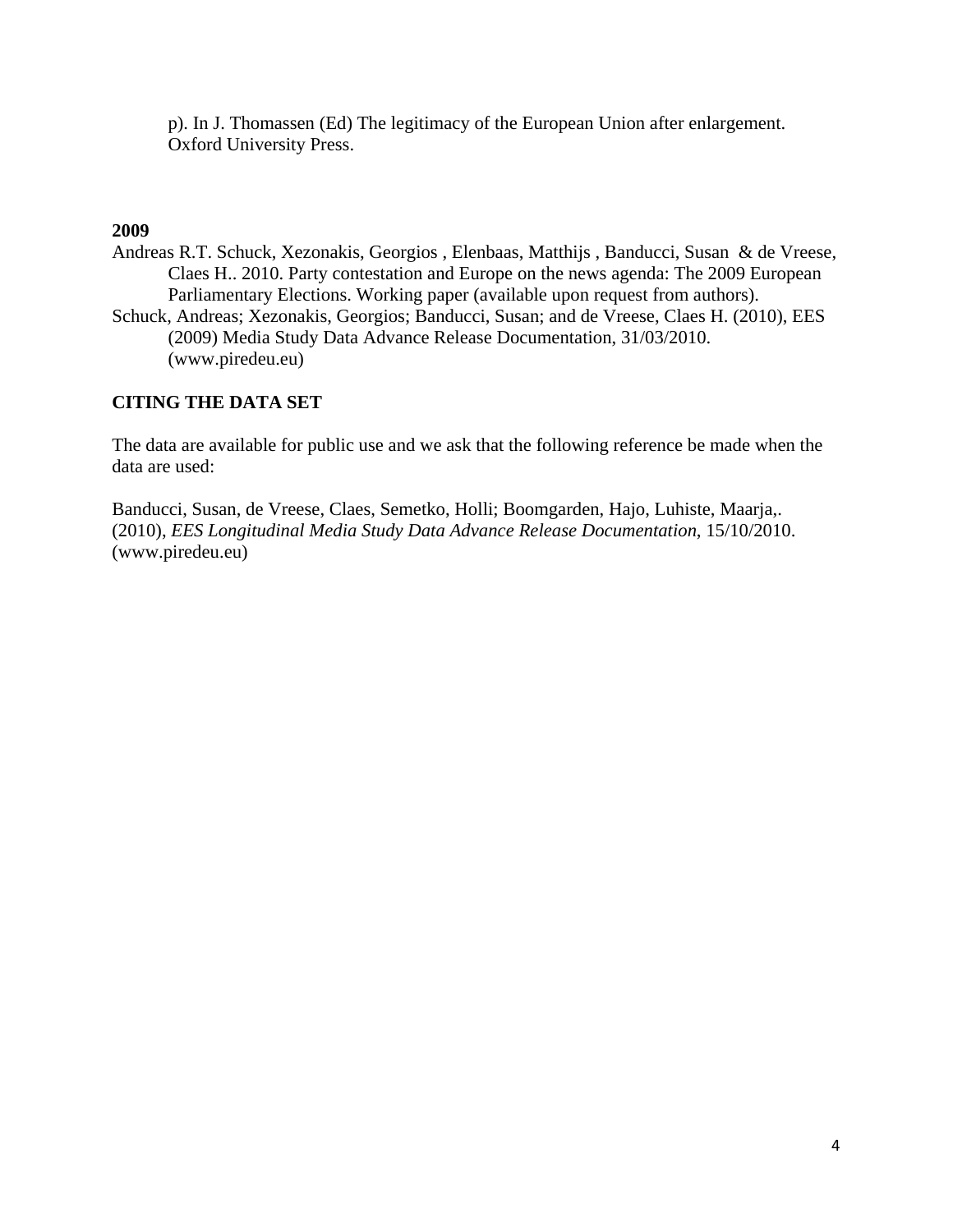# **LIST AND ORIGIN OF VARIABLES USED IN THE LONGITUDINAL DATA SET**  [SEE APPENDIX FOR LIST OF LOCATIONS AND ACTORS]

# **coderID Coder ID**

List of coders

|          | 2009 | 2004 | 1999 | Longitudinal |
|----------|------|------|------|--------------|
| Coder ID |      | ~    | ~    | coderID      |

## **date\_d Date (day)**

Date is coded in two variables, this first one represents the day (ranging from 1- 31); e.g. for a news item published on May 17th only code "17" for this first variable.

#### date m Date (month)

This second variable represents the month (ranging from 1-12); e.g. for a news item published on May 17th only code "05" for this second variable.

|              | 2009 | 2004              | 1999 | Longitudinal |
|--------------|------|-------------------|------|--------------|
| Date (day)   | v3a  | $V_{\mathcal{L}}$ |      | date         |
| Date (month) | v3b  |                   | m    | date m       |

#### **outlet News outlet**

List of outlets, see Appendix A.

|             | 2009 | 2004 | 999 | Longitudinal |
|-------------|------|------|-----|--------------|
| News outlet | V4   |      |     | outlet       |

## **NP\_page Page on which the newspaper story appears**

The number of the page on which the story appeared. In case the story runs over two or more pages write down the page number on which the story begins.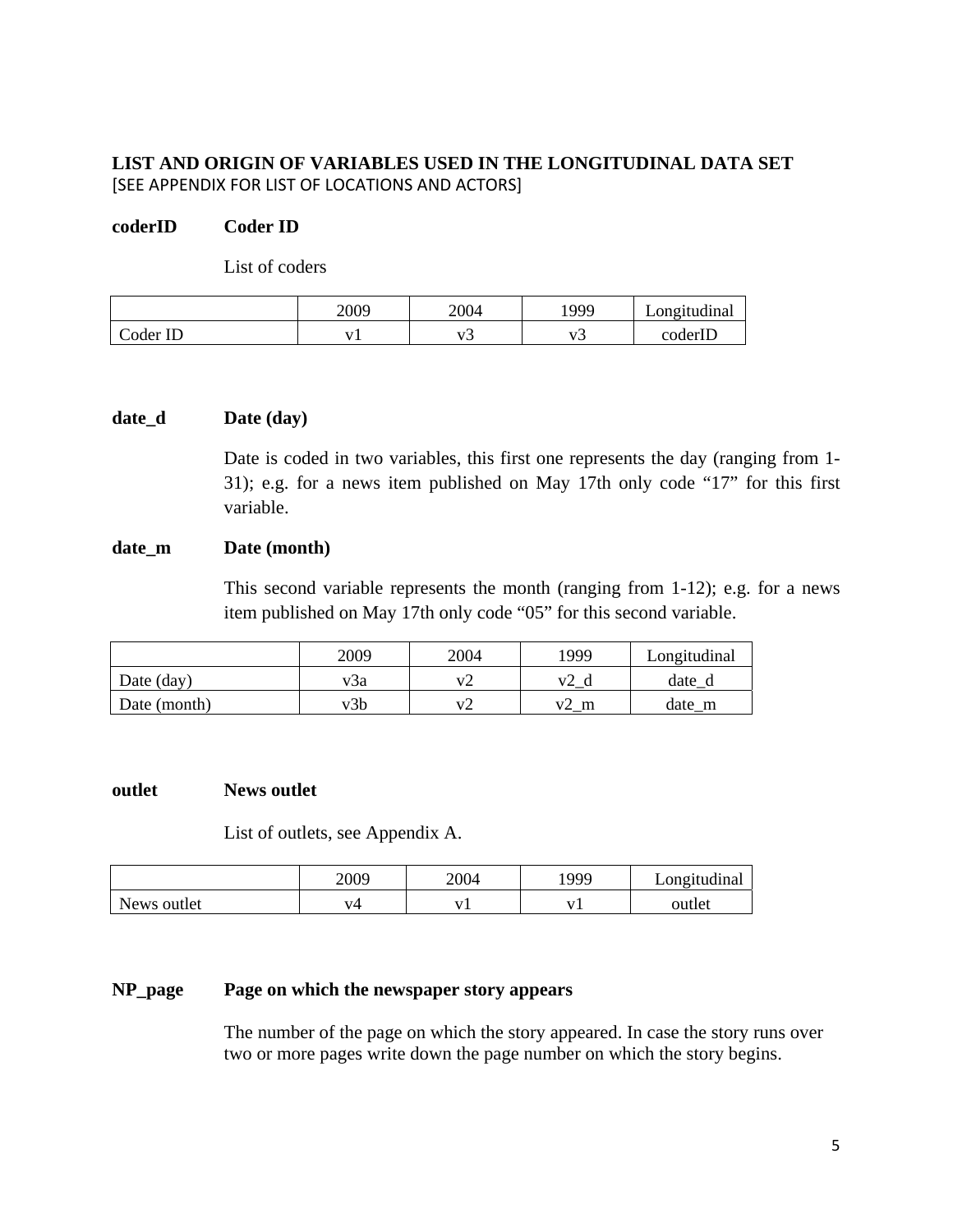In the case of 1999, there is no separate variable. All newspaper stories are coded as front page stories because only front page was coded, in 1999. This variable is then collapsed into frontpage stories (coded as 1) and stories beginning on an inside page (code as 2). There are missing values for

|                         | 2009 | 2004 | '999' | Longitudinal |
|-------------------------|------|------|-------|--------------|
| Page on which the       |      |      |       |              |
| newspaper story appears | NP1  | v4b  | n.d.  | page         |

## **type\_NP Type of newspaper story**

List of types of newspaper stories. See Appendix A.

|                        | 2009         | 2004 | 999                         | ∟ongitudinal |
|------------------------|--------------|------|-----------------------------|--------------|
| m                      | ND2          |      | $N\mathbf{D}^{\mathcal{L}}$ | ND           |
| vpe of newspaper story | $\mathbf{u}$ |      | $\sim 10$                   | tvne.        |

# **NPstory\_begins Newspaper story begins on the upper half / on the lower half of the page**

 $1 =$  upper half  $2 =$  lower half

|                        | 2009 | 2004    | 1999            | Longitudinal   |
|------------------------|------|---------|-----------------|----------------|
| Newspaper story begins |      |         |                 |                |
| on the upper half / on |      |         |                 |                |
| the lower half of the  |      |         |                 |                |
| page                   | NP7  | v5b(NP) | NP <sub>4</sub> | NPstory_begins |

## **TV\_length Length of TV news item (in seconds)**

*Example*: 1 minute and 58 seconds are coded as 118 seconds!

|                        | 2009 | 2004    | 1999 | Longitudinal |
|------------------------|------|---------|------|--------------|
| Length of TV news item |      |         |      |              |
| (seconds)              | TV 1 | v5a(TV) | TV4  | TV<br>length |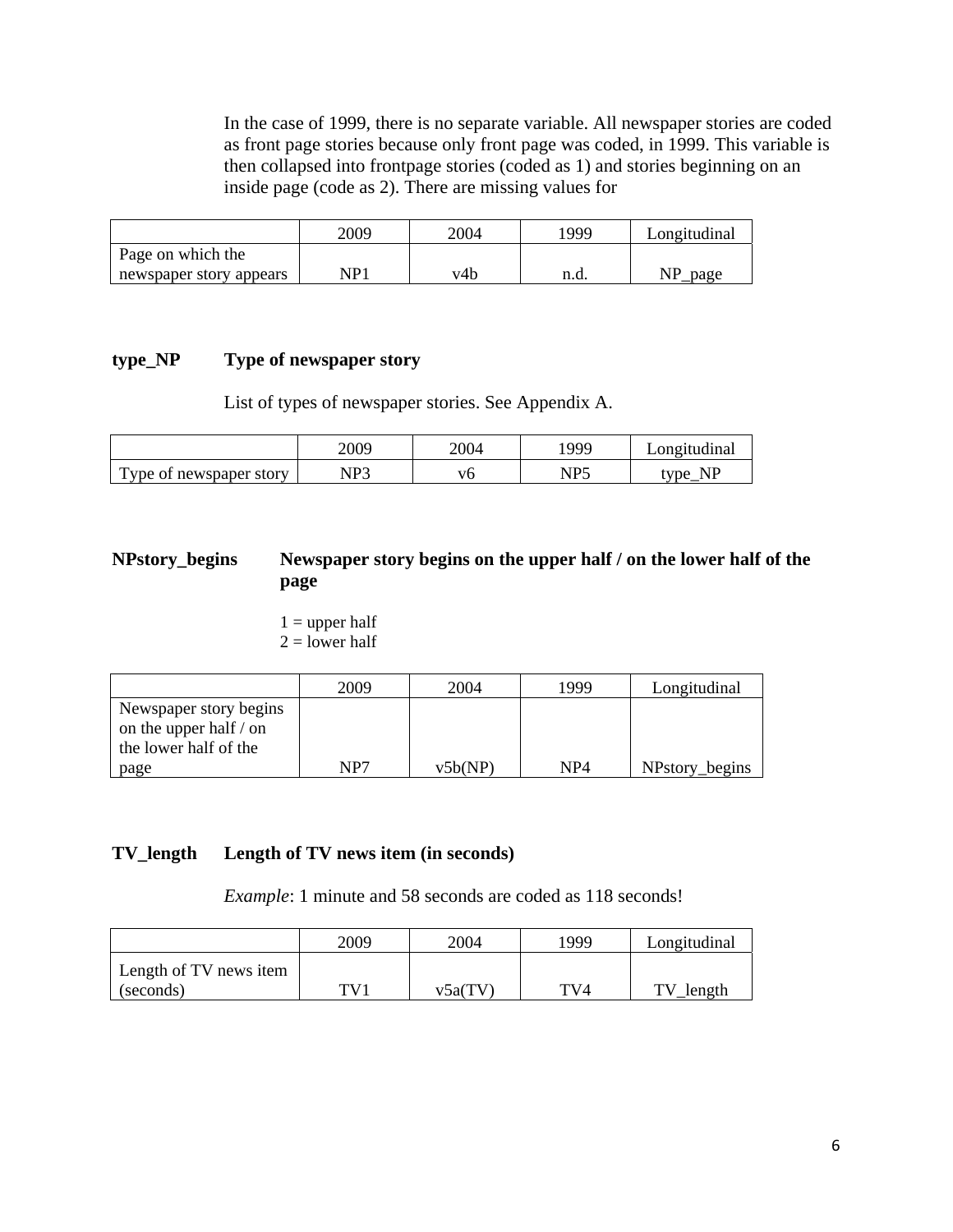## **topic Primary topic of the story**

(i.e. major subject of the story  $=$  taking the most space or time  $-$  often mentioned in the headline). Topics have to be referred to/mentioned at least **twice** in the article or newscast and not just mentioned in passing.

See Appendix A for the list of topic.

|                      | 2009 | 2004 | 1999. | Longitudinal |
|----------------------|------|------|-------|--------------|
| Primary topic of the |      |      |       |              |
| story                | 75a  |      |       | topic        |

# **topic\_handler Explicitly: who is said as mainly handling, working on or taking care of the primary topic**

*Mainly* means in terms of the prominence, the length/ space a story devotes to an actor's handling of the topic.

See Appendix A for the list of main handlers of the topic.

|                            | 2009 | 2004 | 1999 | Longitudinal  |
|----------------------------|------|------|------|---------------|
| Explicitly: who is said to |      |      |      |               |
| as mainly handling,        |      |      |      |               |
| working on or taking       |      |      |      |               |
| care of the primary topic  | v5a1 | n.d. | v33  | topic_handler |

# **pref\_handler Explicitly: who, according to the story, SHOULD mainly be responsible for handling, working on or taking care of the primary topic**

*Mainly* means in terms of the prominence, the length/ space a story devotes to an actor's desired handling of the topic.

See Appendix A for the list of desired handlers of the topic.

|  |  | 2009 | $\sim$ $\sim$<br>)( ) 4<br>$\sim$ . | noo | - |
|--|--|------|-------------------------------------|-----|---|
|--|--|------|-------------------------------------|-----|---|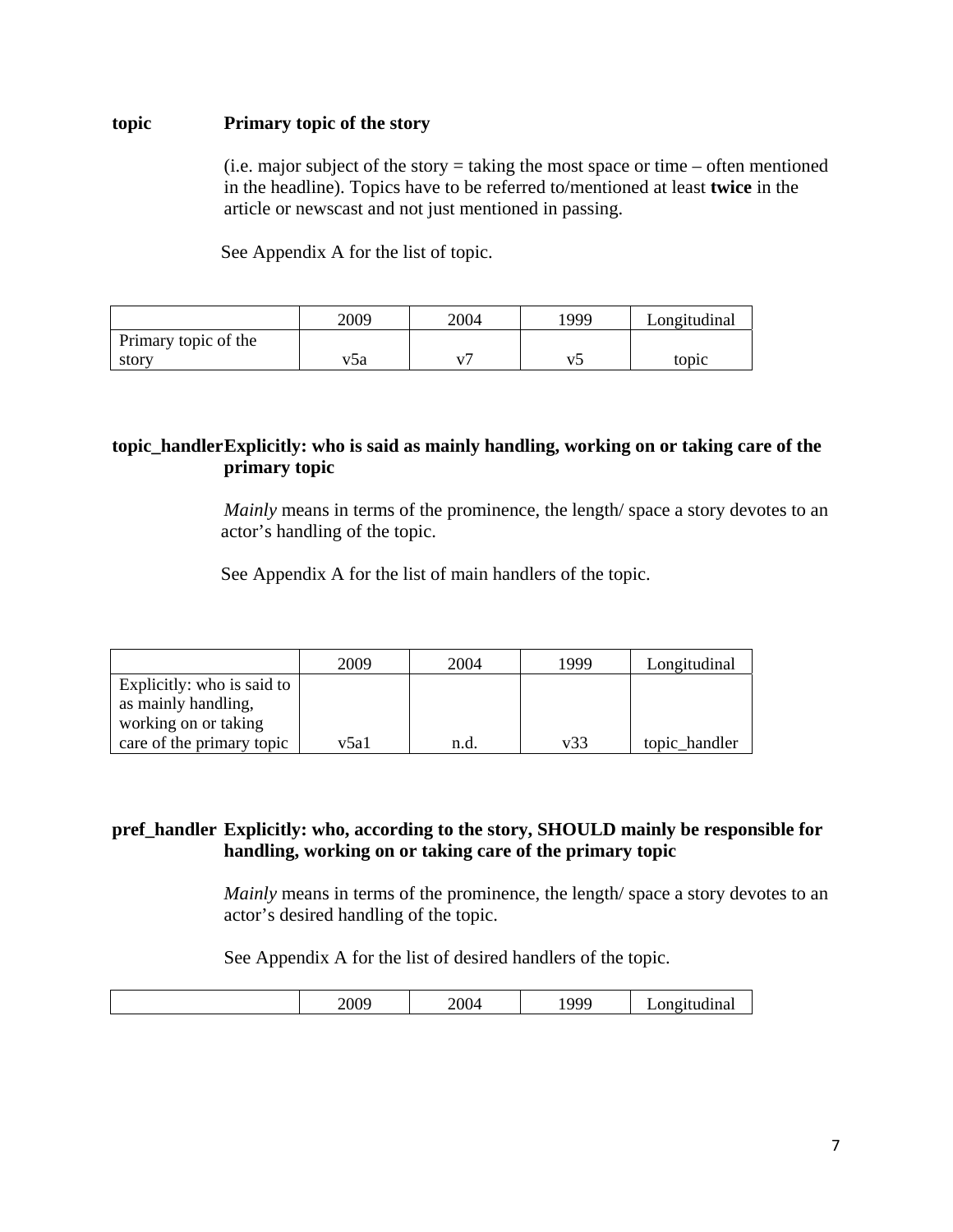| Explicitly: who,          |      |      |     |              |
|---------------------------|------|------|-----|--------------|
| according to the story,   |      |      |     |              |
| SHOULD mainly be          |      |      |     |              |
| responsible for handling, |      |      |     |              |
| working on or taking      |      |      |     |              |
| care of the primary topic | v5a2 | n.d. | v34 | pref handler |

#### **location Main location of the story: where does the story mainly take place**

See Appendix A for the list of locations.

|                                               | 2009 | 2004 | 1999           | Longitudinal |
|-----------------------------------------------|------|------|----------------|--------------|
| Main location of the<br>story: where does the |      |      |                |              |
| story mainly take place                       | vlla | v8   | V <sub>7</sub> | location     |

# **location\_imp Main location of the story: which geographical entity is most affected by the story**

See Appendix A for the list of locations.

|                        | 2009 | 2004 | 1999 | Longitudinal |
|------------------------|------|------|------|--------------|
| Main location of the   |      |      |      |              |
| story: which           |      |      |      |              |
| geographical entity is |      |      |      |              |
| most affected by the   |      |      |      |              |
| story                  | v11b | n.d  | v8   | location imp |

#### **main\_actor Main actor of the story**

 The main actor is the most important actor **of the story**. Indicators of importance are: duration, space of information about the actor; frequency of being mentioned visibility (film, photographs etc.); quotes, statements of the actor.

Actors are **not necessarily persons**. A government, an institution, an organization, even a country as a whole can be an actor if the story depicts so.

Actors can be **subjects** as well as **objects**. So an actor does **not necessarily have to act**. Actors can also be **objects** or **targets** of actions—they can be attacked or criticized, for instance.

Also a reference to "Gordon Brown's policy proposals" or " the government's goals" or "Tony Blair's Notting Hill residence" counts as a mentioning of Brown, the government, or Tony Blair as actors. Similarly, a reference to "European Commission proposal" or "EU allies"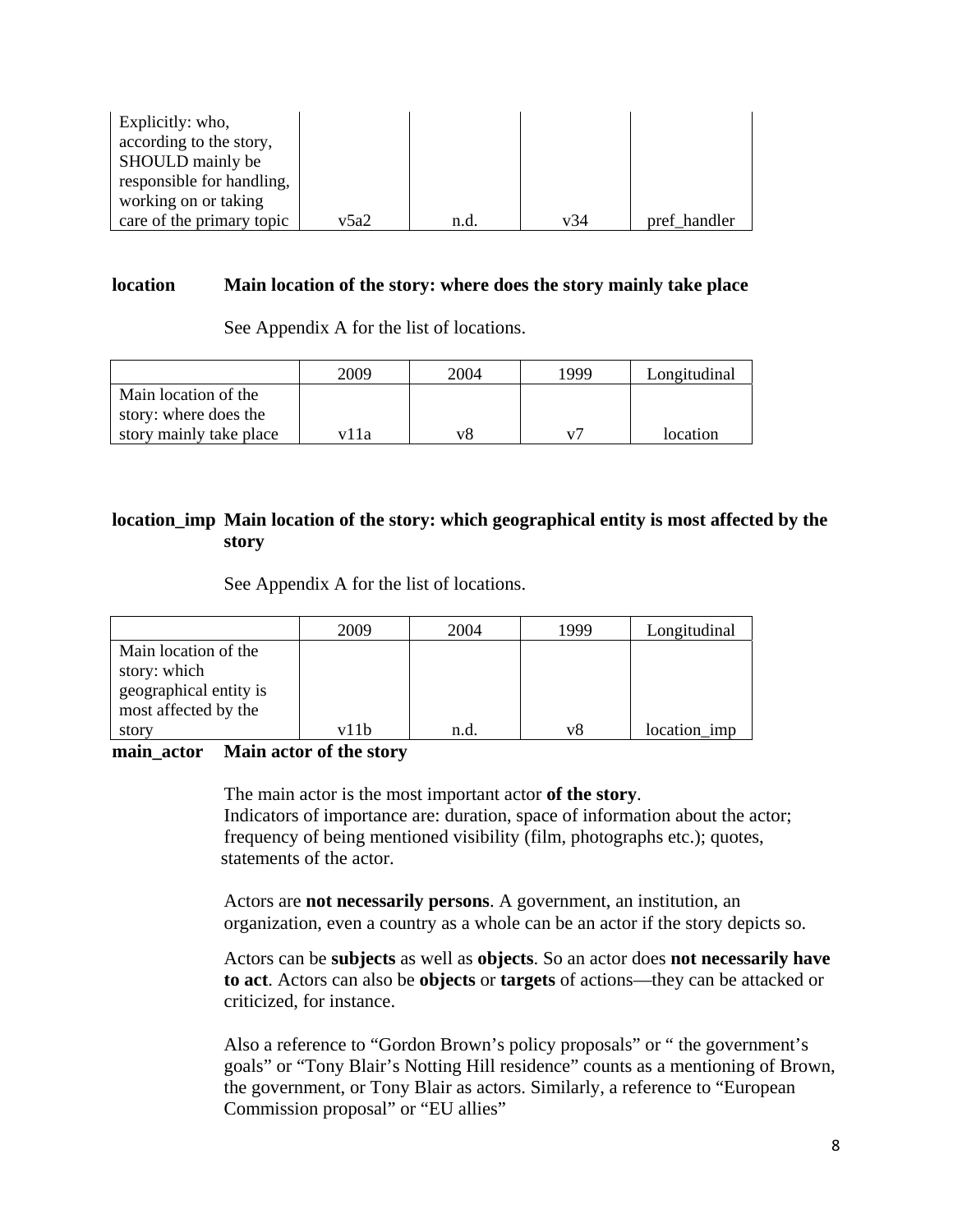An *unspecified* group (i.e., a mix of different) of actors referred to in plural form as "they" or "these four companies" etc. (e.g., "The Times, the Sun, and the Guardian all reported today that *they* expect ad revenues to be lower") does not count as an actor mentioning. However, a story referring to "SPD party members" as "they" does count because it refers to a specified actor (=SPD party members), for example.

See Appendix A for the list of actors.

|                         | 2009 | 2004 | 1999       | ∟ongıtudınal  |
|-------------------------|------|------|------------|---------------|
| Main actor of the story | 4a   | 77L  | v9<br>main | actor<br>main |

#### **actor\_eval Explicitly: the main actor's evaluation (from his/her own perspective)**

Refers to tendency/bias contained in the presentation by a journalist, protagonist or his partners, competitors, independent sources (e.g. politicians, businessmen, scientists)

The tendency must be expressed:

- **explicitly**, by using terms of clearly positive or negative **judgment** (e.g., "good", "promising", "ominous", "disappointing").

In 2004: the source of evaluation is not specified. In 1999 and 2009 actor's **own** evaluation is coded.

See Appendix A for the list of evaluations of actor.

|                         | 2009 | 2004      | 1999        | Longitudinal |
|-------------------------|------|-----------|-------------|--------------|
| Explicitly: the main    |      |           |             |              |
| actor's evaluation from |      |           |             |              |
| his/her own perspective | v15a | $v9c$ exp | $v21 + v27$ | actor eval   |

#### **gender Gender of the main actor**

If the actor is not a person (e.g., a country or an institution) or the gender is not discernible, code "not applicable" ("3").

 $1 = male$ 

 $2 =$  female

 $3 = not applicable$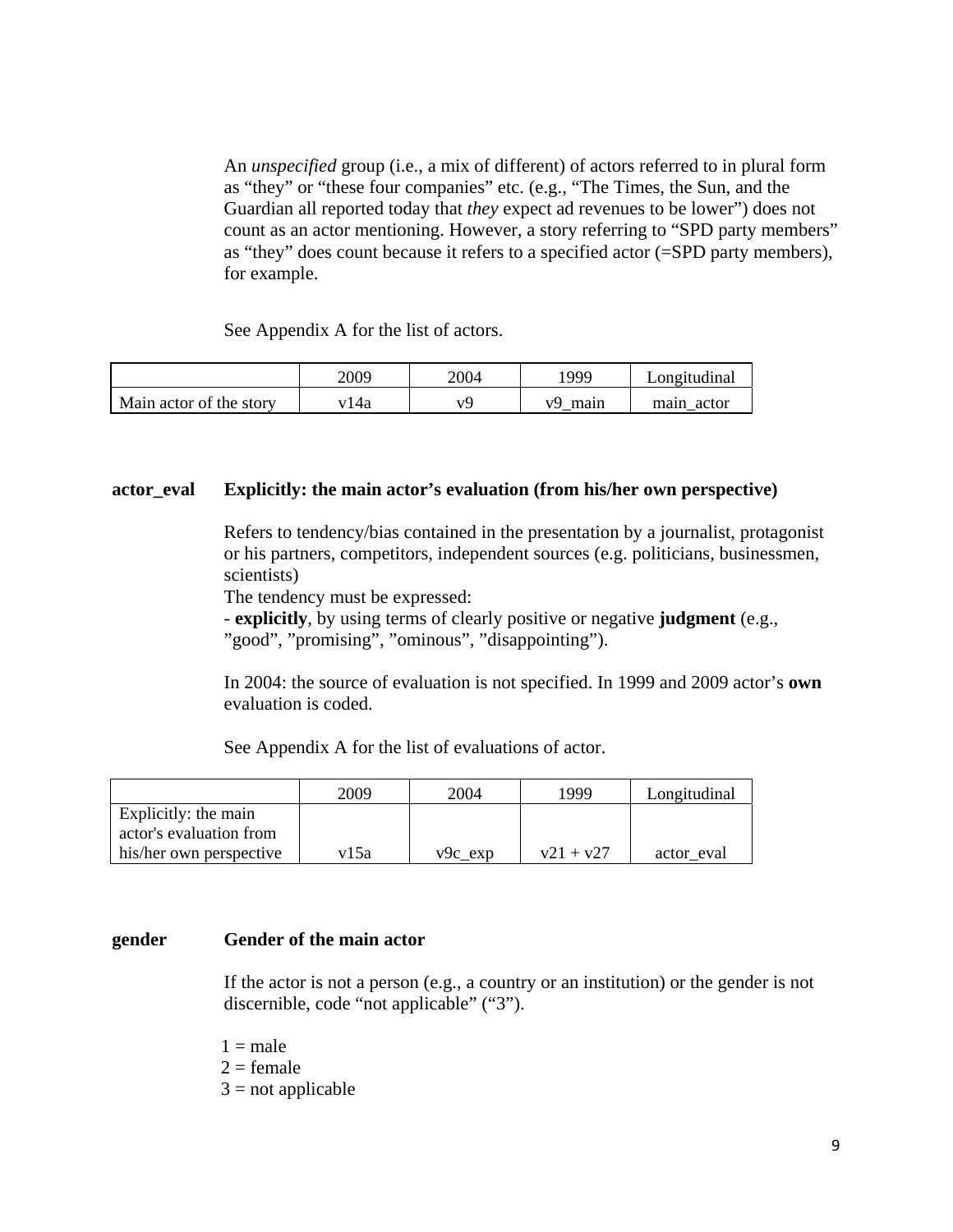|                          | 2009 | 2004 | 999  | .ong1fud1nal |
|--------------------------|------|------|------|--------------|
| Gender of the main actor | .6a  | v9b  | n.a. | gender       |

#### **quoted Number of times the main actor has been directly quoted**

Quotes that are interrupted by short text fragments are counted as separate quotes. Only direct quotes count; paraphrasing does not!

Groups or institutions can also be quoted (e.g.: "The EU Commission yesterday announced that they 'were not amused' by the statement of the Polish president."), but *not* if e.g. a spokesman is delivering the quote *on behalf of* the group or institution (for that quote belongs to the spokesman, which establishes *him* as an actor if referred to more than once).

*NOTE*: For interviews on TV, any interruption during a longer interview constitutes a new quote (i.e. code the number of sound-bites as separate quotes).

|                     | 2009 | 2004 | 1999 | Longitudinal |
|---------------------|------|------|------|--------------|
| Number of times the |      |      |      |              |
| main actor has been |      |      |      |              |
| directly quoted     | v18a | n.d. | v15  | quoted       |

## **EU\_eval Explicitly: story evaluating the EU**

'The EU' here refers to the EU as a political institution as such, not to single, more specific institutions such as the EP or the EC. Also code if synonyms are used which clearly refer to the EU as such, e.g., "Europe" (when in fact the EU is meant / but not if Europe is only referred to as a geographical entity) or "Brussels" (when in fact the EU is meant).

See Appendix A for the list of evaluations.

|                              | 2009 | 2004      | 1999 | Longitudinal |
|------------------------------|------|-----------|------|--------------|
| Explicitly: story            |      |           |      |              |
| $\epsilon$ evaluating the EU | v26  | $v39$ exp | n.d. | ĖU<br>eval   |

#### **two\_sides Explicitly: story mentions two or more sides of a problem or issue**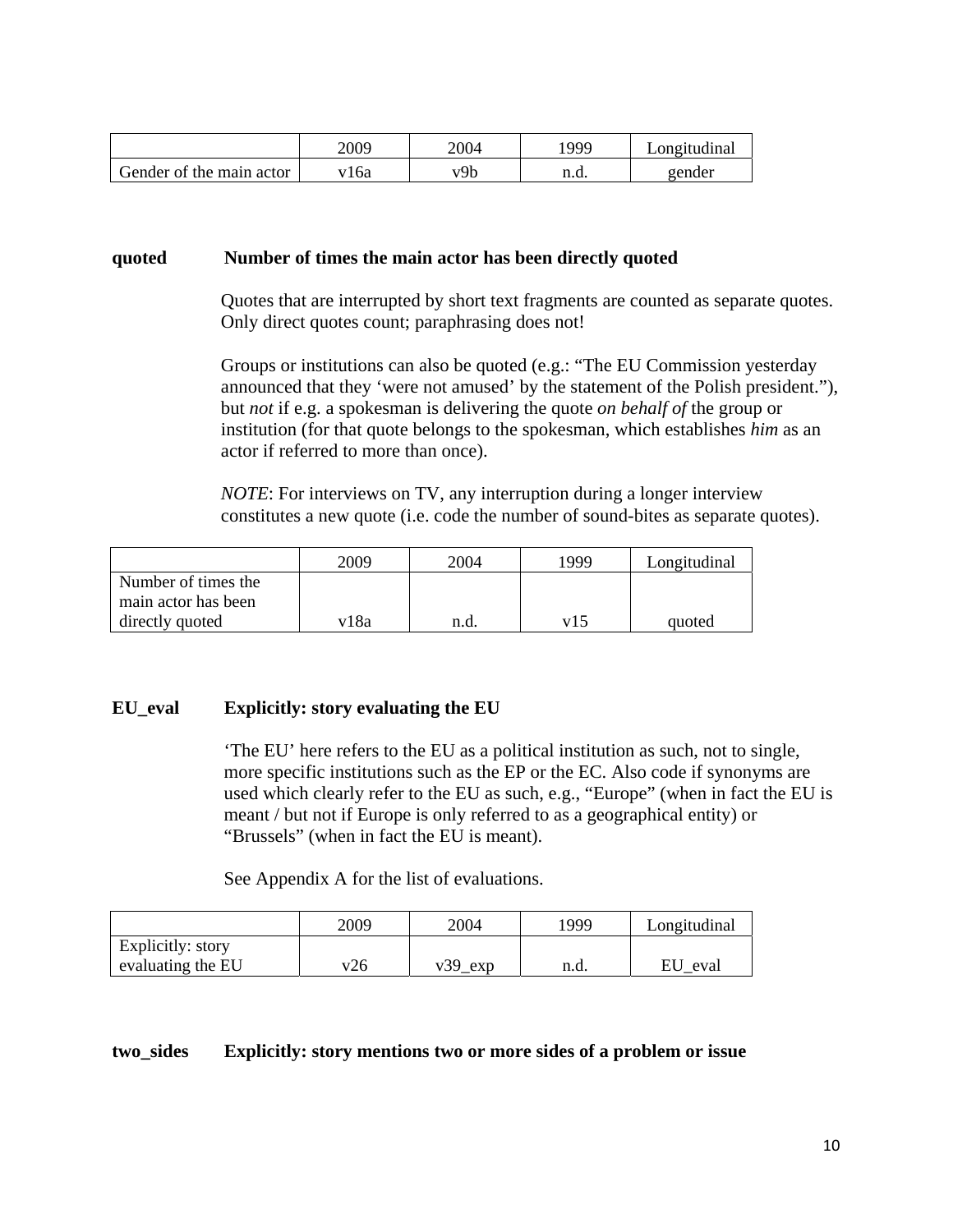*Note:* These "sides" do not necessarily indicate a conflict or disagreement. Example: "The tax increase might look good on the budget but it might slow down demand as citizens will be left with less money to spend"

```
0 = no1 = yes
```

|                       | 2009 | 2004 | 1999 | Longitudinal |
|-----------------------|------|------|------|--------------|
| Explicitly: story     |      |      |      |              |
| mentions two or more  |      |      |      |              |
| sides of a problem or |      |      |      |              |
| 1SSue                 | v33  | v34  | v46  | two sides    |

#### **conflict Explicitly: story mentions any conflict / disagreement**

There needs to be reference to two opposing sides (e.g., "he supports , but she opposes this policy"). An expression of a one-sided opinion (e.g., "I doubt that…"; "I disagree on …") or discontent does not constitute a conflict. Neither does, for example, a cartel watchdog "expressing concern" about a potential merger between two big companies. Also code "0" for references to conflicts that are anticipated, i.e. conflicts that are *expected* to emerge. For example, a reference to a government party being "on collision course" with another government party would count as a reference to conflict.

 $0 = no$  $1 = yes$ 

|                                              | 2009 | 2004 | 1999 | Longitudinal |
|----------------------------------------------|------|------|------|--------------|
| Explicitly: story<br>mentions any conflict / |      |      |      |              |
| disagreement                                 | v34a | v35  | v47  | conflict     |

#### **criticize Explicitly: story says that one actor reproaches / blames / criticizes another**

 $0 = no$  $1 = yes$ 

|                                                                              | 2009 | 2004 | 1999 | Longitudinal |
|------------------------------------------------------------------------------|------|------|------|--------------|
| Explicitly: story says<br>that one actor reproaches<br>/ blames / criticizes |      |      |      |              |
| another                                                                      | v36a | v36  | v48  | criticize    |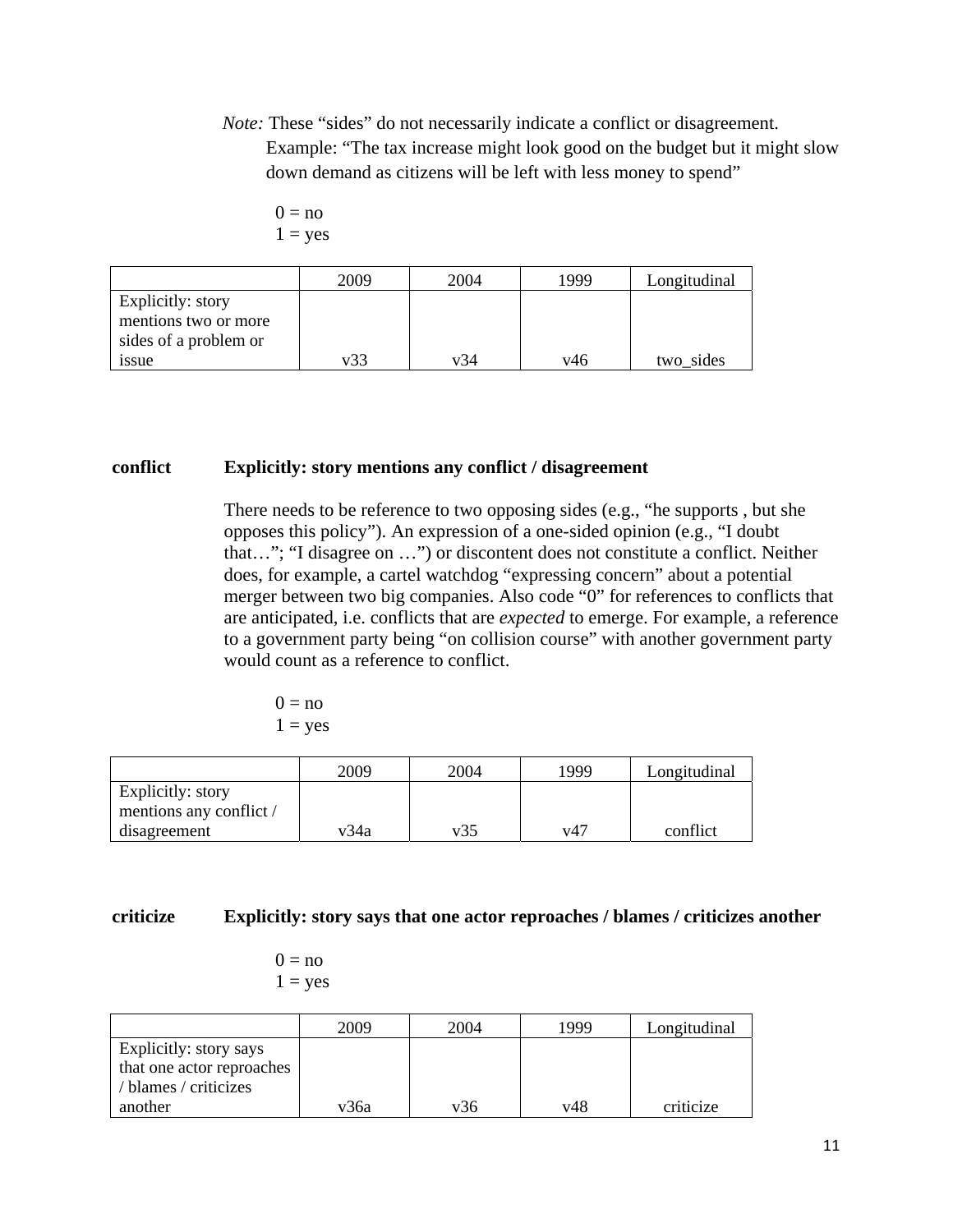## **EPelection Is the story about the EP election and/or campaign?**

**In 200**9: all EU specific and election and campaign related stories in a news program or in a newspaper.

\*About the European Parliamentary elections and/or the campaign *is defined as: TV: mentioned once Newspapers: mentioned at least once* 

**In 2004**: it is a derived variable from the main topic of the story. This means that only news stories in which EP election and campaign was the main topic are coded as the story is about the EP election and/or campaign.

**In 1999**: only an explicit mentioning of the campaign or EP election was coded as "yes".

 $0 = no$  $1 = yes$ 

|                                                  | 2009 | 2004                     | 1999 | Longitudinal |
|--------------------------------------------------|------|--------------------------|------|--------------|
| Is the story about the EP<br>election and/or the |      | Derived<br>variable from |      |              |
| campaign                                         | v46  |                          | v62  | EPelection   |

# **poll Explicitly: story mentions opinion poll results predicting the outcome of the EP elections in [country]**

$$
0 = no
$$
  

$$
1 = yes
$$

|                         | 2009 | 2004 | 1999 | Longitudinal |
|-------------------------|------|------|------|--------------|
| Explicitly: story       |      |      |      |              |
| mentions opinion poll   |      |      |      |              |
| results prediciting the |      |      |      |              |
| outcome of the EP       |      |      |      |              |
| elections in [country]  | v47  | v29  | v38  | poll         |

# **voxpopuli Explicitly: story mentions interviews of persons in the street (vox populi)**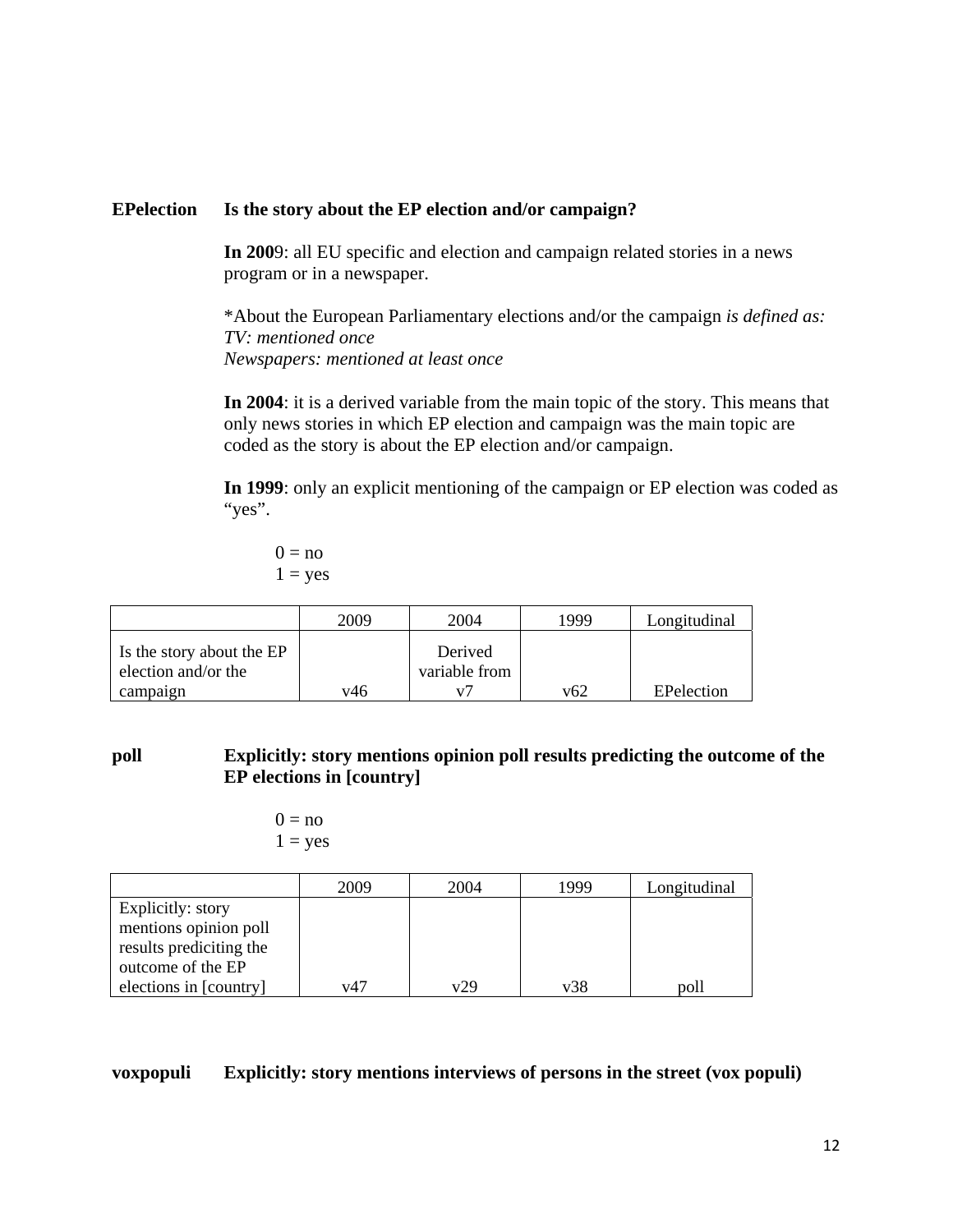(I.e., an actual statement, quote from a person in the street; paraphrasing does not count, neither does a reference by a politician to a remark made by e.g. Joe the Plumber)?

$$
0 = no
$$
  

$$
1 = yes
$$

|                        | 2009 | 2004 | 1999 | Longitudinal |
|------------------------|------|------|------|--------------|
| Explicitly: story      |      |      |      |              |
| mentions interviews of |      |      |      |              |
| persons in the street  |      |      |      |              |
| (vox populi)           | v50  | v29a | n.a  | voxpopuli    |

# **win\_lose Explicitly: actor(s) calles (potential) "winners" or "losers"**

(E.g., "The winner of the day was politician/party X"). *Note:* Has to be mentioned explicitly – not victims, refugees that are not **called** "losers" or dictators that are not **called** "winners", for instance.

 $0 = no$  $1 = yes$ 

|                                              | 2009 | 2004 | 1999 | Longitudinal |
|----------------------------------------------|------|------|------|--------------|
| Explicitly: $actor(s)$<br>called (potential) |      |      |      |              |
| 'winners' or 'losers'                        | v51  | v30  | v39  | win lose     |

# **style Explicitly: story mentions actor's presentation and style**

How, in which way, in which manner they handle an issue? (e.g., competently, nervously, proudly, elegantly, badly, ill-prepared, hastily etc.).

 $0 = no$  $1 = yes$ 

|                        | 2009 | 2004 | 1999 | Longitudinal |
|------------------------|------|------|------|--------------|
| Explicitly: story      |      |      |      |              |
| mentions actor's       |      |      |      |              |
| presentation and style | v52  | v31  | v40  | style        |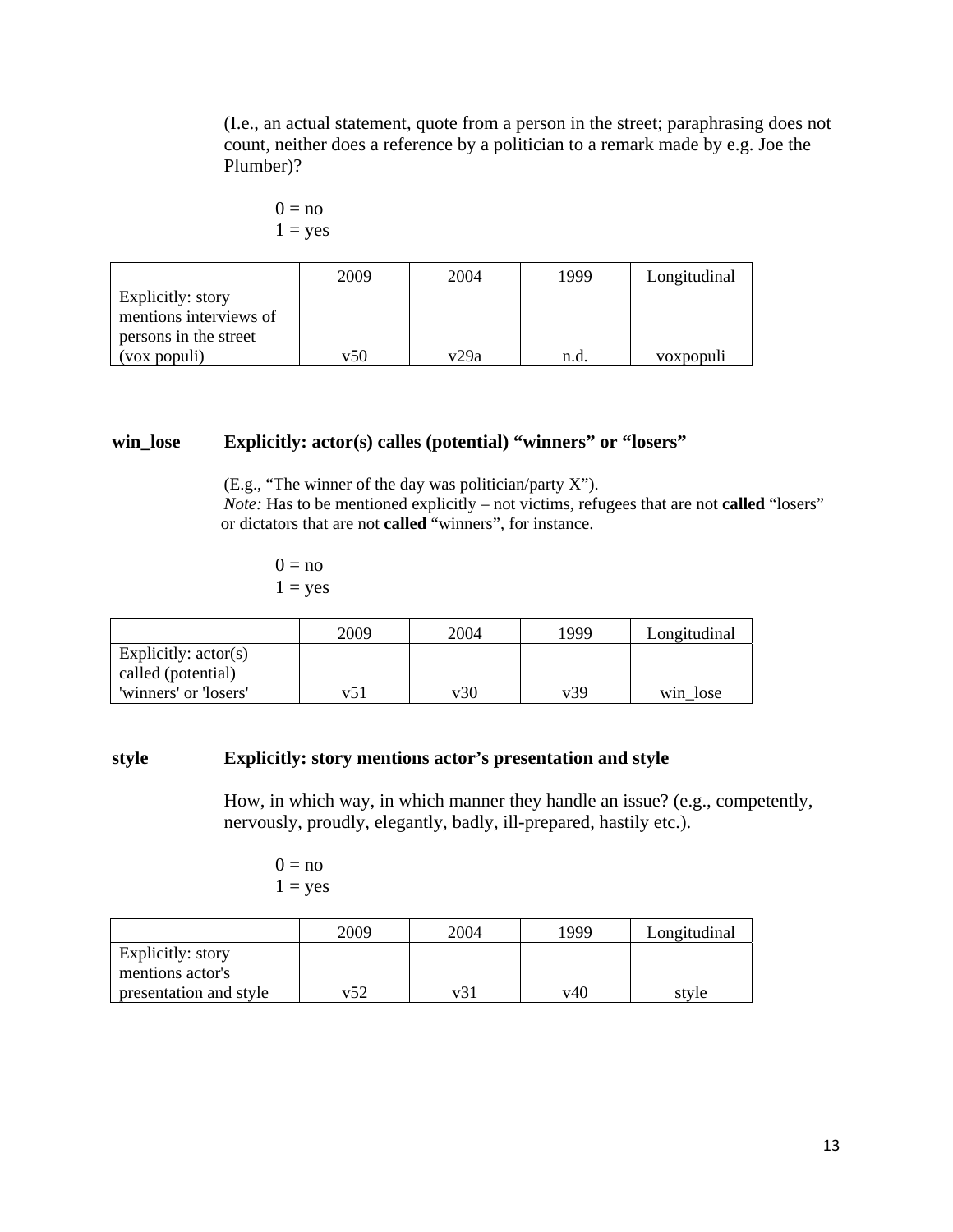# **stabilize Explicitly: the story mentions that an action of a person or organization was taken in order to stabilize his position or in order to make him look better in public opinion or in the political arena**

I.e., does the story mention a tactical, calculated or strategic move with a certain motivation?

$$
0 = no
$$
  

$$
1 = yes
$$

|                           | 2009 | 2004 | 1999 | Longitudinal |
|---------------------------|------|------|------|--------------|
| Explicitly: the story     |      |      |      |              |
| mentions that an action   |      |      |      |              |
| of a person or            |      |      |      |              |
| organization was taken    |      |      |      |              |
| in order to stabilize his |      |      |      |              |
| position or in order to   |      |      |      |              |
| make him look better in   |      |      |      |              |
| public opinion or in the  |      |      |      |              |
| political arena           | v53  | v32  | v41  | stabilize    |

# **metaph Explicitly: story uses metaphors from the language of games, sport, and/or war**

(e.g., race, fight, clash, blow up, bombing, battle, attack, throwing in the towel, betting on the right horse, taking the bull by the horns, a good team-player, a good sportsman, a kick in the teeth, a kicking, a political gun for hire, etc.)

These metaphors are country specific.

 $0 = no$  $1 = yes$ 

|                        | 2009 | 2004 | 1999        | Longitudinal |
|------------------------|------|------|-------------|--------------|
| Explicitly: story uses |      |      |             |              |
| metaphors from the     |      |      |             |              |
| language of games,     |      |      |             |              |
| sport, and/or war      | v54  | v33  | $v42 + v43$ | metaph       |

## **boring\_exc Explicitly: story mentions the EP election campaign is boring / exciting**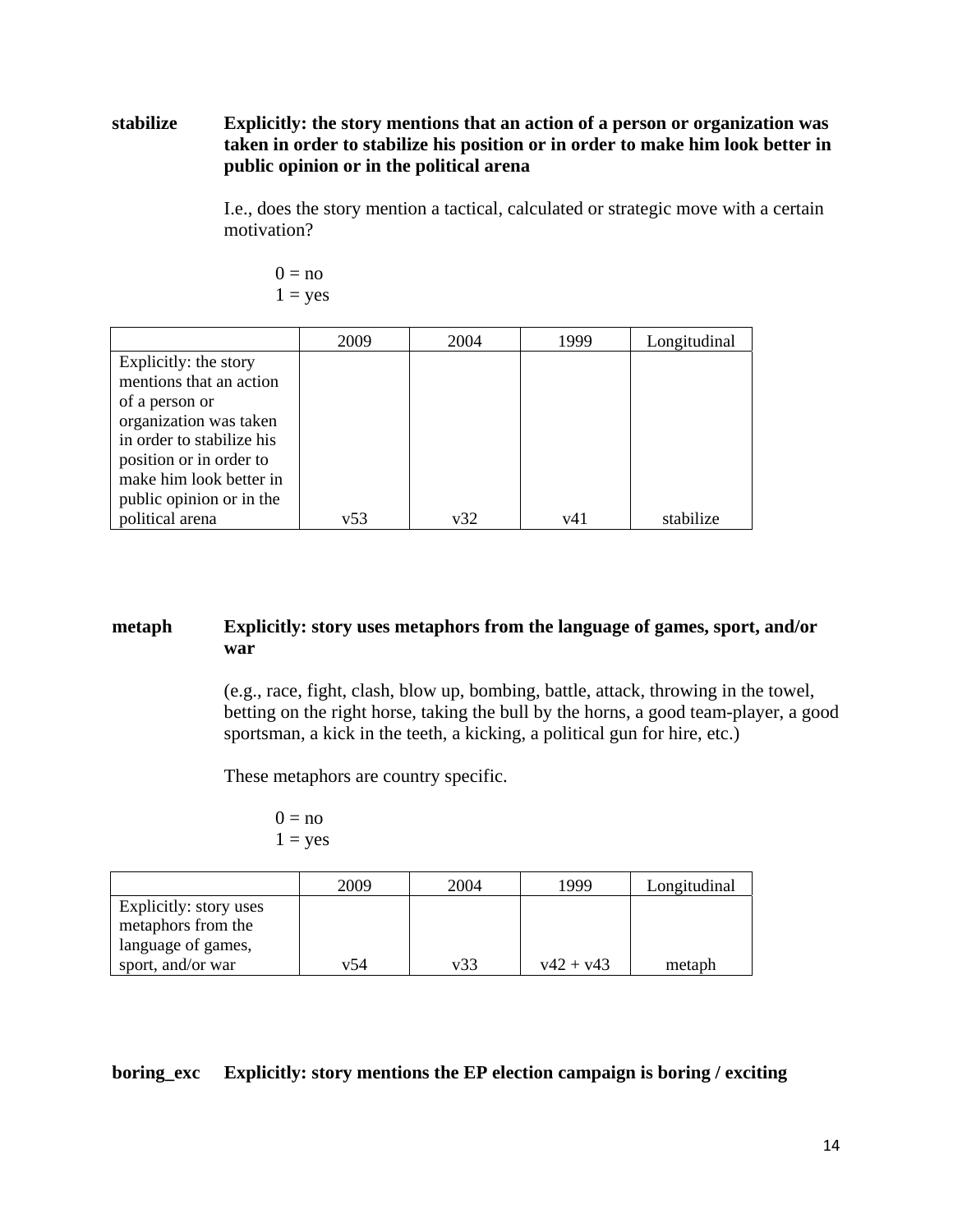#### $0 =$  not applicable / not mentioned

- $1 =$  boring (incl. "not exciting")
- $2 =$  exciting (incl. "not boring")
- $3 =$  both, boring and exiting

|                                               | 2009 | 2004 | 1999 | Longitudinal |
|-----------------------------------------------|------|------|------|--------------|
| Explicitly: story<br>mentions the EP election |      |      |      |              |
| campaign is boring /                          |      |      |      |              |
| exciting                                      | v55  | v44  | v62a | boring exc   |

#### **turnout Explicitly: story mentions the turnout in the EP election (in country)**

In 1999 and in 2004, any reference to turnout in the EP election was coded as one category. In 2009, there was a distinction between mentioning the turnout EUwide or in a specific country. In the longitudinal data base the country-specific variable is used for 2009.

- $0 =$  not applicable / not mentioned
- $1 =$ low
- $2 = high$
- $3 =$  both, low and high

|                                              | 2009 | 2004 | 1999. | Longitudinal |
|----------------------------------------------|------|------|-------|--------------|
| Explicitly: story<br>mentions the turnout in |      |      |       |              |
| the EP election                              | v56  | v45  | v62b  | turnout      |

#### **interest Explicitly: story mentions people's interest in the campaign or in the election itself**

- $0 =$  not applicable / not mentioned
- 1 = people don't care, are not interested, apathetic, indifferent
- $2 =$  people care, are interested, excited
- 3 = both, people are not interested, apathetic and are interested, excited

|                           | 2009 | 2004 | 1999 | Longitudinal |
|---------------------------|------|------|------|--------------|
| Explicitly: story         |      |      |      |              |
| mentions people's         |      |      |      |              |
| interest in the campaign  |      |      |      |              |
| or in the election itself | v58  | v46  | v62c | interest     |